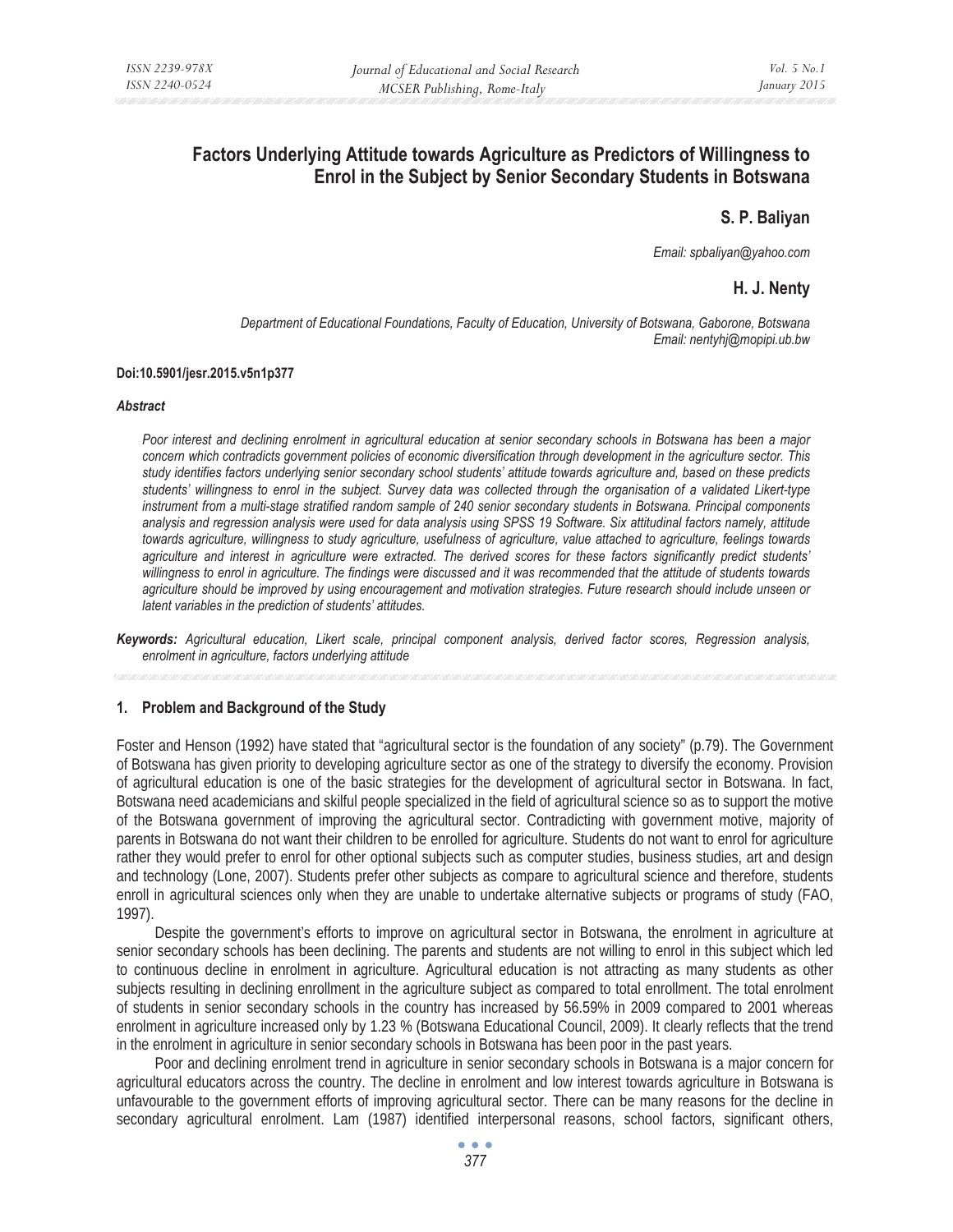socioeconomic and home factors as barriers that influence students not to enrol in further educational pursuits. Kotrlik (1987) found that parents were the dominant influence on a student's decision whether to enrol in agriculture classes when attending high school. Students seek the advice of a teacher, parent, friend, counsellor and others before enrolling in agriculture. The attitudinal disposition towards agriculture among senior secondary students can be one of the factors which influence their willingness to enrol in the subject and therefore declining enrolment in agriculture. In order to improve recruitment, agricultural educators and policy makers need to understand what motivates and influence students to enrol in agricultural education (Herr, 1987). There has not been any prior research conducted on the attitudinal factors that influence students to enrol in agricultural science which studied the relationship between students' attitude towards agriculture and their willingness to enrol in the subject in Botswana. This study was an attempt to analyse factors underlying attitude of students towards agriculture and its influence on enrolment in the subject at senior secondary schools in Botswana

# *1.1 Objectives and Research Questions of the Study*

The aim of the study was to predict senior secondary students' attitude towards agriculture and their willingness to enrol in the subject in Botswana. The specific objectives of this study were:

- i) To identify the factors underlying senior secondary school students attitude towards agriculture.
- ii) To predict the relationship between attitudinal factors of senior secondary students' and their willingness to enrol in the subject.

These objectives were translated into the following two research questions:

- i) What are the factors underlying students' attitude towards agriculture?
- ii) To what extent do the underlying factors of students' attitude towards agriculture predict their willingness to enrol in the subject?

# *1.2 Statement of the Hypothesis*

While the first research question will be answered descriptively, the second research question will be answered by testing the following null hypothesis.

• The factors underlying attitude towards agriculture significantly predict students' willingness to enrol in agriculture.

# *1.3 Significance of the Study*

One of the factors in the subject selection decision is attitude and its effect on interest in an agricultural education as well as agricultural career. For recruitment to be effective, it needs to be determined which factors have the greatest influence on the enrolment in agriculture. Policy makers need to have a good understanding of what underlying factors of attitude are influencing students to enrol if they are to increase and sustain enrolment in agricultural education. The study provided depth knowledge on factors underlying attitude and their relationship with the willingness to study agriculture. The study therefore would be able to assist all stakeholders, parents, teachers, administrators and policy makers to understand the role of students' attitude towards agriculture has on student willingness to enrol in the subject. This will eventually guide them in developing appropriate strategies to arouse the interest of the students in agriculture and therefore, improving the enrolment in agriculture.

## **2. Theoretical Framework**

This study has its foundations in the work of Fishbein and Ajzen (1975) who determined that intentions to participate in an activity could be predicted based on knowledge, observation, or other information regarding a specific issue. Fishbein and Ajzen theorized that a person's beliefs, feelings, or intentions (attitude) towards an object can predict behaviour. The perceptions or beliefs and feelings towards agriculture can influence enrolment in agriculture (behaviour). In this study, students' willingness to enrol in agriculture may be predicted by analyzing their belief about agriculture and their experience. Greenwald (1989) supported this theory by reporting that individuals with positive attitudes toward a subject or situation tend to evaluate them positively and those with negative attitudes toward a subject or situation tend to evaluate them negatively. This theoretical structure or conceptual framework assumes a causal chain linking beliefs,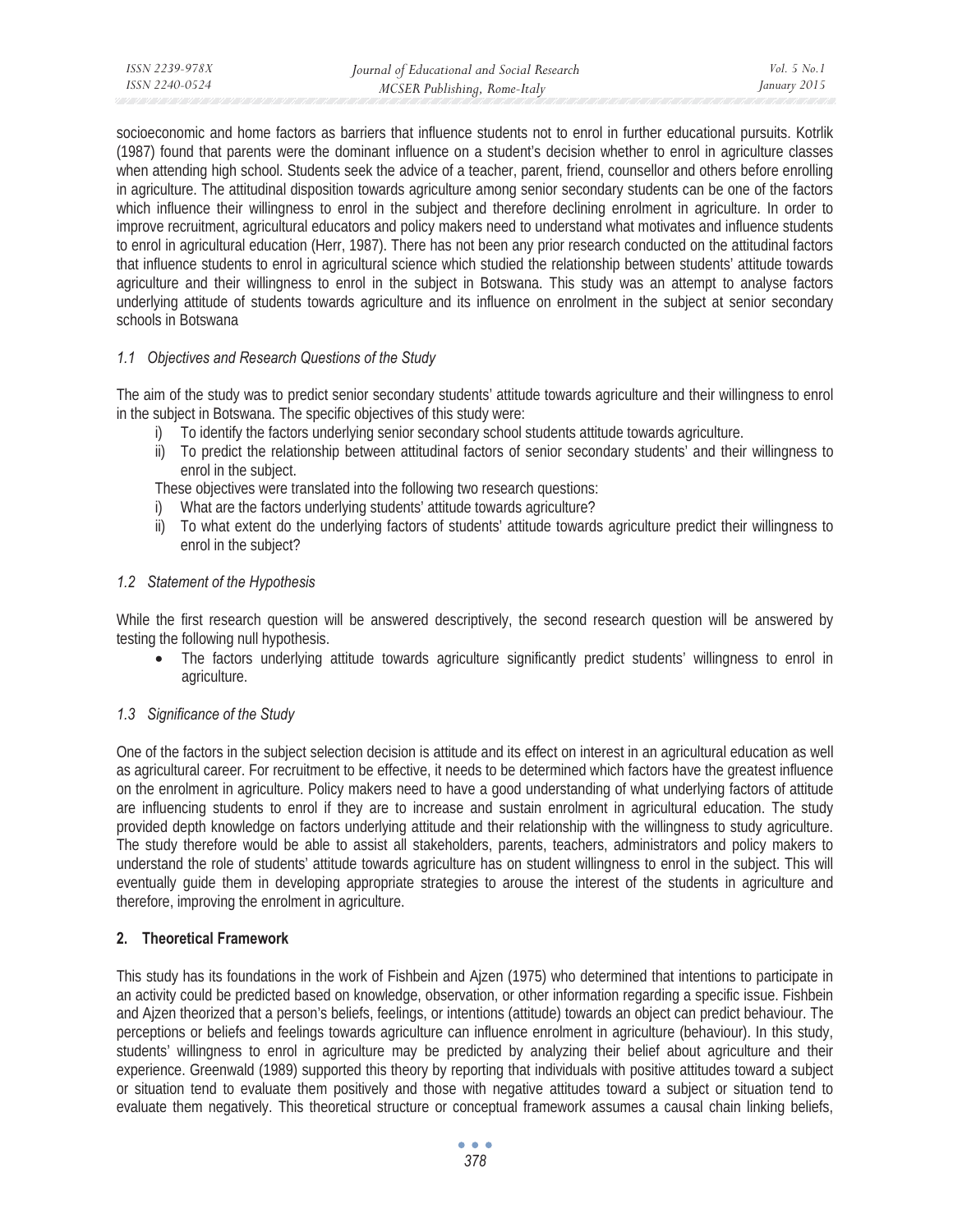formed on the basis of available information, to the person's attitude; beliefs and attitudes to intentions; and intentions to behaviours. It is necessary to distinguish among beliefs, attitudes, intentions, and behaviours and consider the relationships among the variables. In terms of the relationship between beliefs and attitudes, the conceptual framework suggests that a person's attitude toward some object is related to the set of his/her beliefs about that object, but not necessarily to a specific belief. Additionally, attitudes toward an object are viewed as being related to the person's intention to perform a variety of behaviours with respect to that object. Fishbein and Ajzen also indicated that ". . . attitude is viewed as one major determinant of the person's intention to perform the behaviour in question" (p. 16). As adapted to this research, the *theory of attitude formation and change (*Fishbein & Ajzen,1975) suggests that students and parents, personal experiences, observations, knowledge and value about agriculture affect their attitude about agriculture, which in turn affects their belief, intentions and decision to participate (including enrolling for agricultural education). Thus, knowledge of students' attitude towards agriculture will, theoretically, provide an indication of their interest in pursuing agriculture as a field of their study.

The theoretical base of this study was reinforced by Ajzen's and Fishbean's (1975, 1980) Theory of Reasoned Action and Ajzen's (1985) Theory of Planned Behaviour. According to Fishbein and Ajzen (1975), in general, an individual will hold a positive attitude toward a given behaviour if an individual believes that the performance of the behaviour will lead to mostly positive outcomes. On the other hand, if the individual believes that mostly negative outcome will result from the behaviour, and the individual will hold a negative attitude toward it. The theory suggests that a persons' intention is a function of two basic determinants. It Includes individuals' positive or negative attitude toward the behaviour and the subjective norm which relates to the social influence others have on the individual (Ajzen & Fishbein, 1980). This also includes social dissuasion, the influence others have on discouraging an individual from choosing a particular behaviour (Richardson & Watt, 2006). The theory of reasoned action can be used to predict, explain, and influence human behaviour (Ajzen & Fishbein, 1980). Understanding a person's behaviour requires more than just knowledge of his/her intention, it also must include the ability to appropriately measure their intention by assessing beliefs and attitude in order to predict their behaviour (Fishbein & Ajzen, 1975). These theories served an instrument to explain how attitude are formed, and to understand the factor behind students' willingness to enrol in agriculture.

## **3. Methodology**

## *3.1 Research Design*

This quantitative study was designed to investigate and describe the attitude of the students towards agricultural education and its influence on the enrolment in agriculture by senior secondary school students in Botswana, thus making the study design an exploratory and descriptive in nature. According to Gray (2004) exploratory studies seek to examine what is happening and to ask questions about it. Not enough is known about attitudes of students towards agriculture and its relation to the willingness of students to enrol in the subject. Willingness to enrol in agriculture is dependent variable and the attitude towards agricultural education is the independent variable. Factors underlying students' attitude were treated as predictor to the students' willingness to enrol in agriculture.

The study used a descriptive survey method and designed a survey instrument that collected the information on the attitude of students and their willingness to enrol in agriculture. The survey was found the best method to explore the facts as the study was to explore the attitude of students because survey entails the hidden truth and facts about any social aspect and attitude is a social aspect (Babbie, 2007). This descriptive study was designed to obtain a complete and accurate description of a situation without showing a direct cause and effect relationship (Boyd, Westfall & Stasch, 1981). Borg and Gall (1989) noted that the descriptive research method is used to describe, "What is." "Descriptive research studies are designed to obtain information concerning the current status of phenomena which direct the researchers toward determining the nature of the situation as it exists at the time of the study" (Ary, Jacobs, & Razavich, 1990; p. 286).

## *3.2 Instrumentation*

The data for the study were collected through administering a survey instrument designed after an extensive review of literature on attitude towards and willingness to enrol in agriculture. The first part of the instrument was designed to obtain demographic information about the students which included twelve variables. The second part of the instrument measured the students' willingness to enrol in agriculture. The Willingness to Enrol in Agriculture Scale (WEAS)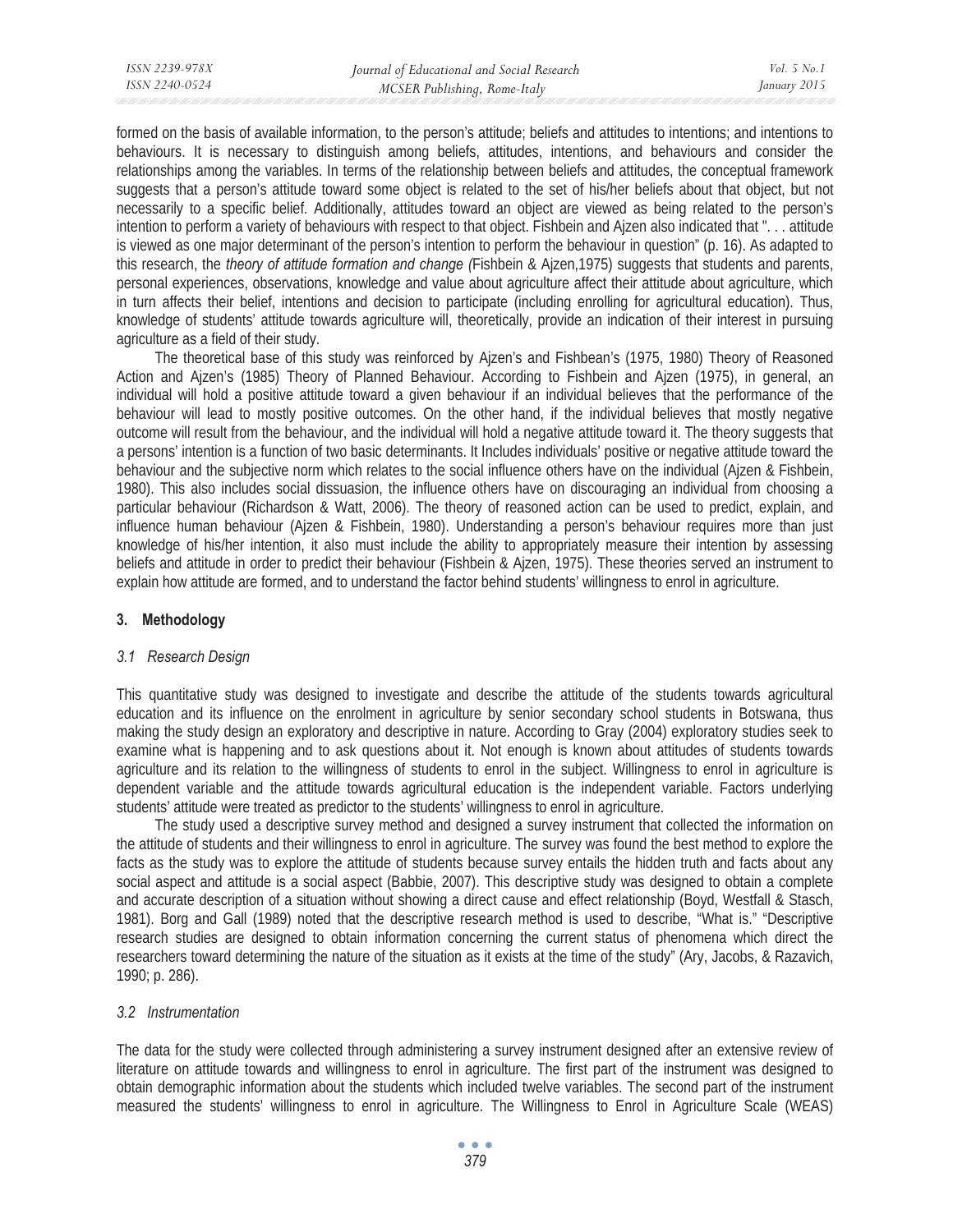| ISSN 2239-978X | Journal of Educational and Social Research | <i>Vol.</i> 5 No. 1 |
|----------------|--------------------------------------------|---------------------|
| ISSN 2240-0524 | MCSER Publishing, Rome-Italy               | January 2015        |
|                |                                            |                     |

instrument comprised of twelve items. The third section of the instrument measured the basic components of attitude was named as Agricultural Education Attitude Scale- AEAS and included three categories of thirty eight items: cognitive evaluation items (beliefs), affective evaluation items (feelings), and behavioural intention items (intentions). The items in the second and third section of the instrument were rated using a Likert scale (Likert, 1977) with four response options: Strongly Agree (SA), Agree (A), Disagree (D) and Strongly Disagree (SD) (Garland, 1991). Using an even number scale eliminated chances of neutral answers, which are reported in Oppenheim (1996) to be over-utilised by bored and reluctant questionnaire respondents.

## *3.3 Validation and piloting of instrument*

Three agriculture teachers and a group of twelfth-grade students were asked some open-ended questions in order to capture a universe of attributes for the sake of investigating their attitudes towards agricultural education. Students' responses to the questions were analysed and then used as the main source in the construction of a large pool of instrument items. Then, the items were scrutinized, edited according to the rules of good attitudinal items established by Edwards (1983). Edwards suggested that statements be written in a clear, simple, and direct manner. This criterion was followed most easily by avoiding the use of compound, double-barrelled, or complex items. The next step involved was that a group of twelfth-grade students were asked to give their opinions for each item in terms of its relevance and clarity. In addition, one expert in the field of education and psychology was requested to review all the items in terms of their relevance and clarity as well. According to the students' judgments and experts' comments, scale items were modified and replaced. After this screening process, scale items were finalised for the instrument. The similar procedure was adopted to prepare the items for willingness to enrol instrument. A reliability coefficient was calculated to ensure the reliability of the instrument and the reliability estimate of both the scales gave a Cronbach alpha reliability coefficient for Agricultural Education Attitude Scale (AEAS) and Willingness to Enrol in Agriculture Scale (WEAS) to be .891 and .633, respectively showing a moderate to high level of consistency in measuring the two variables (Peterson, 1994).

## *3.4 Data Collection*

The attitudinal disposition and willingness to enrol in agriculture may be influenced by the location of school and the gender of the respondents. Therefore, a multistage stratified random sampling was found appropriate (Borg & Gall, 1989) and Krejcie and Morgan (1970). Four senior secondary schools out of a total of 30 government schools in Botswana; two schools from rural area and two schools from urban area; were selected randomly. A sample of 240 students composed of 120 students from agricultural education and 120 students doing non agricultural education were selected randomly.

The questionnaire was administered by the researchers themselves with the help of the teachers teaching the sampled students. After distribution of the questionnaire to the respondents in the class rooms, the respondents were explained what is expected of them to reduce error in providing information. The ethical code of conduct was duly followed for data collection.

## **4. Data Analysis and Testing of Hypotheses**

## *4.1 Research question*

"What are the factors underlying students' attitude towards agriculture?" Exploratory factor analysis was done to identify the factors underlying the students' attitude towards agriculture. The data were analyzed using factor analysis to reveal the latent factors behind students' attitude (Kim, 1985) and thus, the factors that influenced student's attitude towards agriculture were identified. Responses were subjected to a factor analysis using the Principal Component Analytical Approach (PCA) with varimax rotation method to extract the factors underlying students' attitude. The factor analysis was executed by using the SPSS 19 software package.

Only factors with eigenvalues equal to or greater than 1.0 were considered in the analysis. In addition, a scree plot of the eigenvalues was used to identify breaks or discontinuity in determining the number of factors. Based on Gorsuch (1983) recommendation to consider both the Kaiser-Guttman (Kaiser, 1970) criterion of retaining factors with eigenvalues greater than 1.0 and Cattell's (1966) scree test. An examination of the items in the factor loading pattern matrix was used to understand the nature of the extracted factors. These factor loadings indicated the correlation between each item and the derived factors. To assist in the interpretation and to reduce subjectivity, only items with factor loadings of .40 or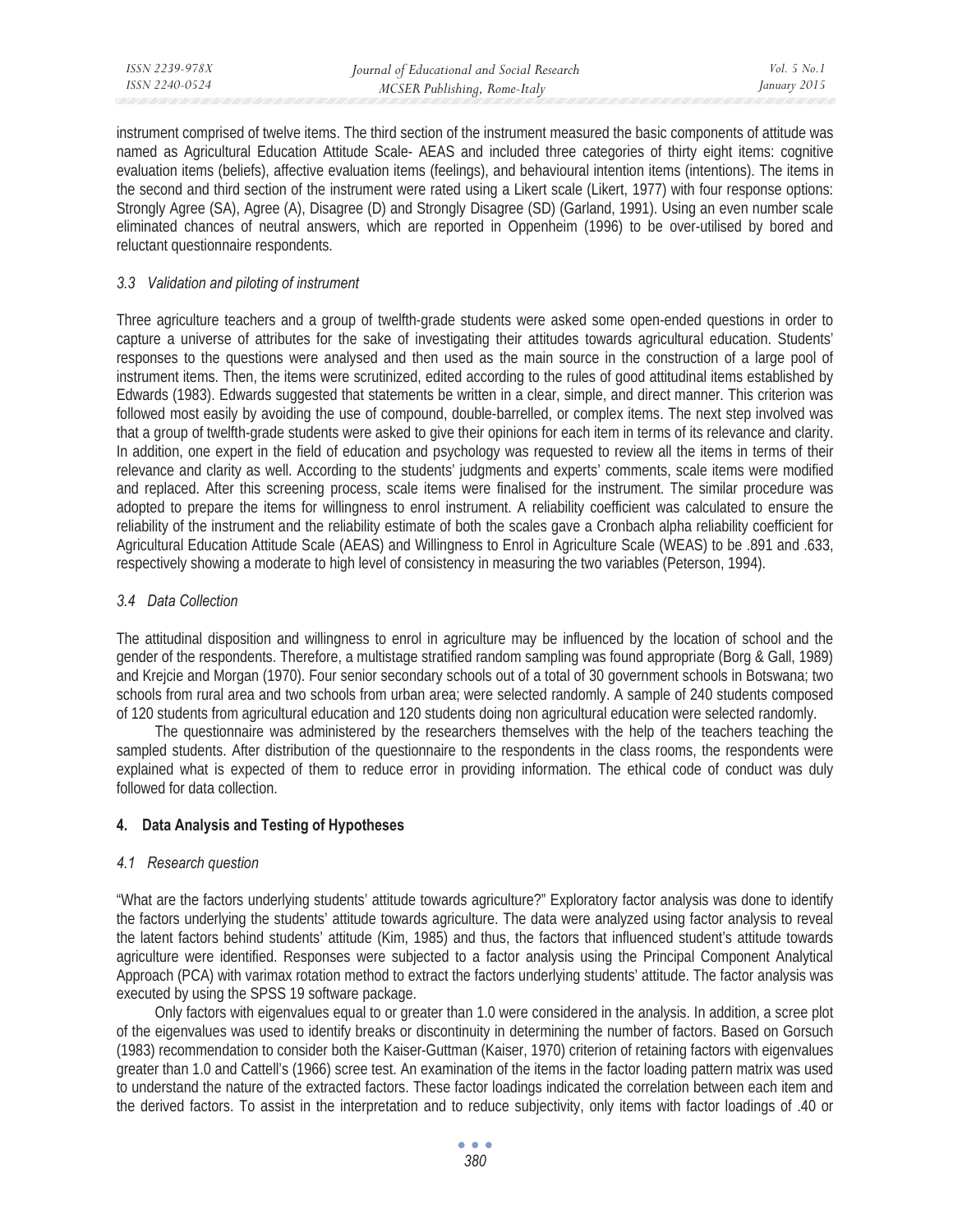higher were considered for labelling the factors.

#### *4.2 Testing of Null Hypothesis*

*"*The factors underlying attitude towards agriculture do not significantly predict students' willingness to enrol in agriculture". In order to answer second question and therefore to test this null hypothesis, the analysis was completed in two steps. First step, Pearson, Spearman, Kendall's rank correlation coefficient (r) and means were calculated to determine relationships between the students' willingness to enrol and attitude toward agriculture. Davis (1971) measures of association were used to describe the correlation. Second step, multiple regression analysis was carried out to determine the extent the identified underlying factors of students' attitude predict their willingness to enrol in the subject. Willingness to enrol in agriculture and attitude towards agriculture were considered as the dependent variable and the independent variable, respectively.

# **5. Results**

#### *5.1 Factors Underlying Student's Attitude towards Agriculture*

A Principal Component Analysis (PCA) was performed to extract the number of factors underlying students' attitude.

There were six independent patterns of relationship in the data and these may be thought of as evidencing six different kinds of influences on the data. This indicated that there were six categories by which these data may be classified; it illuminated six empirically different factors (components) describing the "student's attitudes towards agriculture". The Scree test was also performed to verify and support the results of the factorial solution.

Components with eigenvalues of 1 or higher (see Table 1)were the ones having the most effect on attitude of students towards agriculture and were included. Components with eigenvalues below 1 contributed very little to the explanation of the variance and were left out for further statistical analysis (Field, 2009). The results of the factor analysis have produced a six factor solution (Tables 1 & 2) which accounted for approximately 51.49 percent of the variance in the students' attitude towards agriculture education.

| Item                                                                           |       | <b>Factor Loadings</b> |              |         |         |         |
|--------------------------------------------------------------------------------|-------|------------------------|--------------|---------|---------|---------|
|                                                                                |       | 2                      | 3            | 4       | 5       | 6       |
| I will not destroy my future by attending an agricultural school.              | .624  |                        |              |         |         |         |
| I like to study in an agricultural school.                                     | .601  | $-.337$                |              |         |         |         |
| I do not hate agricultural education.                                          | .535  | $-.386$                |              |         |         |         |
| I do not feel ashamed when I think of entering an agricultural school.         | .512  |                        |              | .322    |         |         |
| Agricultural education gives me the opportunity to do the things I like to do. | .426  | .307                   | $-.333$      |         |         |         |
| Agricultural education provides me with useful knowledge and skills.           | .408  |                        | .408         |         |         |         |
| I like to spend my spare time doing manual work.                               | .404  | $-423$                 |              | $-.358$ |         |         |
| I do not feel shame while reading a book about agricultural education.         | .396  |                        |              |         |         |         |
| Agricultural education is not a total waste of time.                           | .396  |                        | $-.411-.309$ |         | .346    | .331    |
| Agricultural education increases self confidence.                              | .386  | .301                   |              |         | $-.461$ | .322    |
| I like to spend my spare time reading books about agricultural education.      | .384  |                        |              |         |         | $-.324$ |
| It is good for me to study in an agricultural school.                          | .381  |                        |              | .405    |         |         |
| I do not have negative feelings toward agricultural education.                 | .369  |                        | .369         |         | .444    |         |
| I like to read agricultural education books.                                   | .368  | .431                   |              |         |         | $-462$  |
| Agricultural education is useful to the society.                               | .358  | .319                   | .327         | $-.311$ |         |         |
| I feel happy when I discuss any topic about agriculture.                       | .358  | .336                   |              |         | .311    | .343    |
| Agricultural education must not be eliminated from our schools.                | .324  |                        |              | .529    | $-.318$ |         |
| Agricultural education is useful.                                              | .330  |                        | .447         |         | .361    |         |
| % of Variance accounted for by each factor                                     | 18.38 | 7.83                   | 6.99         | 6.39    | 6.14    | 5.75    |

**Table 1:** Factor Matrix Loadings of the Students' Attitude towards Agriculture Items (n=240)

Table 1 provides a matrix of item loadings of the students' attitude towards agriculture (n=240). It indicates each component and how much they contributed to the total variance in the students' attitude towards agriculture. Total variance explained was expressed in eigenvalues.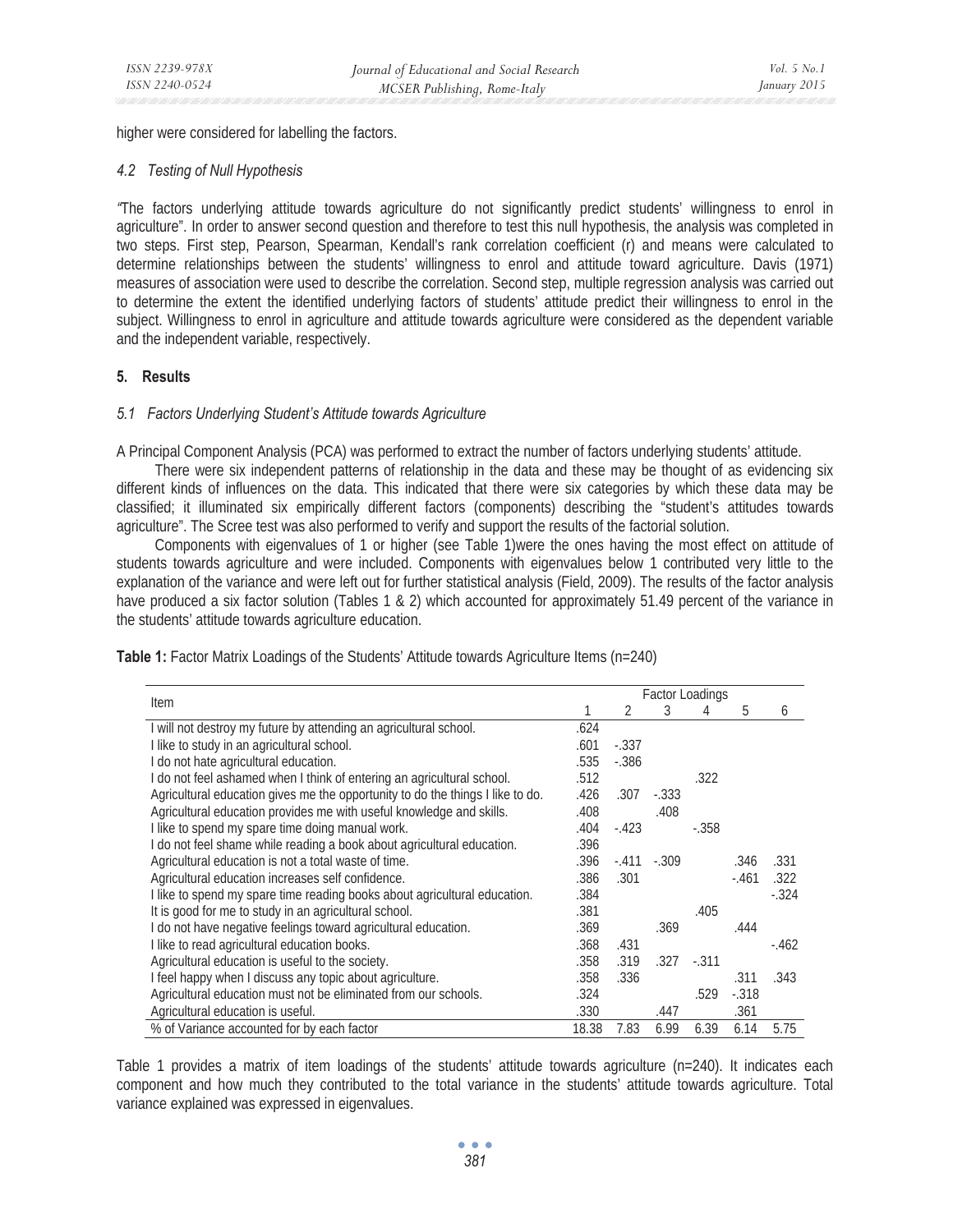The first three components accounted for much of the total variance explained (33.21 %). Six factors extracted from the content of the 18 items were labelled with suitable names in order to identify the factors. For the purpose of the interpretation and to reduce subjectivity, only items with factor loadings of .3 or higher were considered for labelling (naming) the factors. The six extracted factors were labelled as (1) Attitude towards agriculture, (2) willingness to study agriculture, (3) Usefulness of agriculture, (4) Value attached to Agriculture, (5) Feelings towards agriculture, and (6) Interest in agriculture.

**Table 2:** Eigenvalues and Percent of Variance Explained by six attitudinal factors towards agriculture (n=240)

| Factor                           | Eigenvalue |       | % of variance Cumulative % of variance |
|----------------------------------|------------|-------|----------------------------------------|
| Attitude towards agriculture     | 3.309      | 18.38 | 18.38                                  |
| Willingness to study agriculture | 1.410      | 7.83  | 26.21                                  |
| Usefulness of agriculture        | 1.259      | 699   | 33.21                                  |
| Value attached to agriculture    | 1.151      | 6.39  | 39.60                                  |
| Feelings towards agriculture     | 1.105      | 6.14  | 45.74                                  |
| Interest in agriculture          | 1.035      | 5.75  | 51.49                                  |

Figure 1 indicates that the 18-item attitude scale is a multidimensional scale with six underlying factors. Therefore, all the 18 items should not be combined to create one single factor. Instead, items should be distributed on the six factors. It is clear from scree plot that only six factors can be extracted from 18 components before the curve becomes straight. It is also clear that only six factors have eigenvalues greater than one, which is the main criterion for defining and selecting the number of factors in the factorial solution.

# *5.2 Prediction of Students' Willingness to Enrol in Agriculture*

The multiple regression analysis was used to predict the differences in students' attitudes on the attitude scale. The six extracted underlying attitudinal factors were considered as independent variables and the scores of willingness to enrol in agriculture were as the dependent variable. Tables 2 represented the multiple regression analyses and the relative importance of the independent variables to explain the variance to the attitude. From the Table 2, it is clear that the pvalue  $(<.001)$  corresponding to the F value (12.82) is smaller than  $\alpha$  (.05) and therefore the null hypothesis is rejected. There is significant influence of the six factors underlying attitude on the students' willingness to enrol in agriculture and therefore, the six attitudinal factors are significant predictors of the students' willingness to enrol in agriculture education.



**Figure 1:** Scree test from a principal component analysis of 18 item variables showing one dominant factor and five secondary factors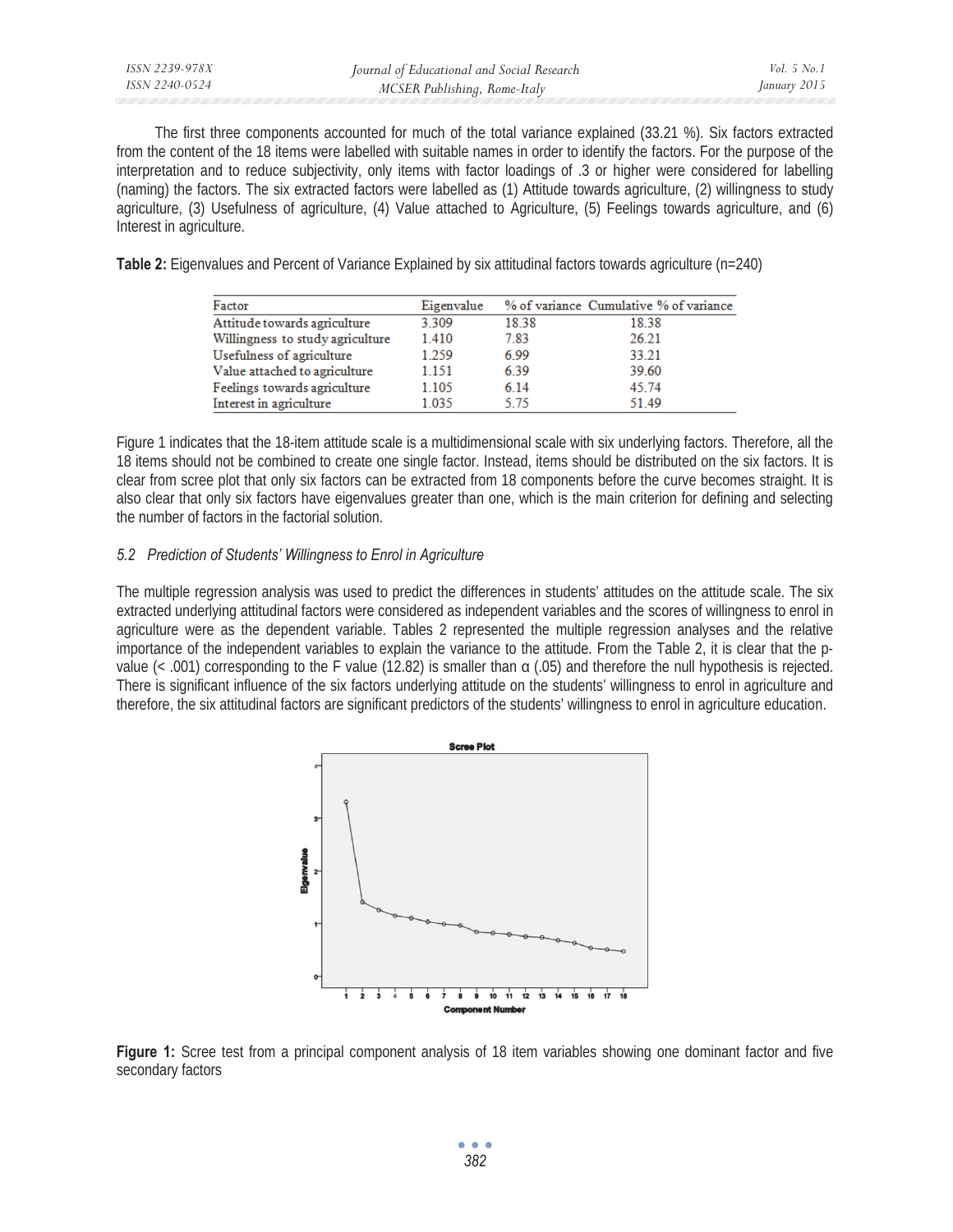**Table 2:** Regression Analysis of the Influence of Attitude towards Agriculture on Willingness of Students to Enrol in **Agriculture** 

| Source                              | SS                                     | df                      | MS    |          | F        | p<    |
|-------------------------------------|----------------------------------------|-------------------------|-------|----------|----------|-------|
| Regression                          | 826.946                                | 6                       |       | 137.824  | 12.819   | .001  |
| Residual                            | 2505.054                               | 233                     |       | 10.751   |          |       |
| Total                               | 3332.000                               | 239                     |       |          |          |       |
| Independent variables               |                                        | t value<br><b>B</b> eta |       | Sig.     |          |       |
| (Factor scores from attitude items) |                                        |                         |       |          |          |       |
| Constant                            |                                        |                         | --    |          | 137.017  | 0.000 |
|                                     | Attitude towards agriculture (ATA)     |                         | 0.483 |          | 8.499    | 0.000 |
|                                     | Willingness to study agriculture (WSA) |                         | 0.046 |          | 0.812    | 0.418 |
| Usefulness of agriculture (UA)      |                                        | $-.104$                 |       | $-1.822$ | 0.070    |       |
|                                     | Value attached to agriculture (VAA)    |                         | 0.000 |          | $-0.002$ | 0.998 |
|                                     | Feelings towards agriculture (FTA)     |                         | 0.030 |          | 0.523    | 0.602 |
| Interest in agriculture (IA)        |                                        |                         | 0.037 |          | 0.655    | 0.513 |

# Multiple  $R = .498$ ; R-square = .248

*ZWTEA = .48 ZATA + .05ZWSA - .10ZUA +.00ZUAA +.03ZFTA + .04ZIA*

Results of multiple regression analysis have indicated that all the six extracted attitudinal factors taken together are statistically significant (F = 12.82, df = 6, 233, Sig. =  $< .001$ ) predictors of students' willingness to enrol in agriculture (Table 2). The total variance of willingness to enrol in agriculture explained by this regression model was 24.8 percent. According to beta values all the factors except Factor 3 (usefulness of agriculture) are positively regressed on the students' willingness to enrol in agriculture. The rank order of the variables indicates that the Factor 1 (attitude towards agriculture) is the most important attitudinal factor which is highly significant (p < .001) factor in the predictor of students' willingness to enrol in agricultural education.

# **6. Discussion**

## *6.1 Factors Underlying Student's Attitude towards Agriculture*

The principal component analysis produced six factors underlying students' attitude towards agriculture and were labelled as attitude towards agriculture, willingness to enrol in agriculture, usefulness of agriculture, value attached to agriculture, feelings towards agriculture and, interest in agriculture. The first factor was the most important one since it accounted for 18.38% of the total Agricultural Education Attitude Scale (AEAS) variance. This factor was labelled as 'attitude towards agriculture' because it included all items describing general attitude of students towards agriculture which included items reflecting negative as well as positive attitude towards agriculture. The two items with the highest loading on this factor were 'I will destroy my future by attending an agricultural school' and 'I do not like to study in an agricultural school'. These two items, however reflects negative attitude of students towards agriculture but there are other items which reflects positive attitude also such as Agricultural education gives me opportunity to do things I like to do and Agricultural education increases self confidence. Therefore, this factors was named 'attitude of agriculture' because it contained items reflecting positive and negative attitude towards agriculture.

The second factor accounted for 7.83% of the variance and was labelled as 'willingness to study agriculture'. The two items with the highest loadings on this factor were those of 'I like to read agricultural education books' and 'I like to spend my spare time doing manual work'. The third factor accounted for 6.99% of the variance, and consisted of items referring to the use of agriculture in the life, and was therefore called 'usefulness of agriculture'. This usefulness is interpreted as the perception that students have in terms of how agriculture will be useful and help them as well as the society. The two items with the highest loading on this factor were 'agricultural education is useless' and 'Agricultural education provides me with useful knowledge and skills'. The fourth factor accounted for 6.39% of the variance and was labelled as 'value attached to agriculture'. The two items with the highest loading on this factor were 'Agricultural education must be eliminated from our school' and 'It is good for me to study in an agricultural school'.

The fifth factor accounted for 6.14% of the variance and was incorporating items related to feelings of the students towards agriculture and therefore was named as 'feelings towards agriculture'. The two items with the highest loading on this factor were 'Agricultural education increases self confidence' and 'I have negative feeling towards agricultural education'. The last and the sixth factor accounted for 5.75% of the total variance to the total attitudinal factors. This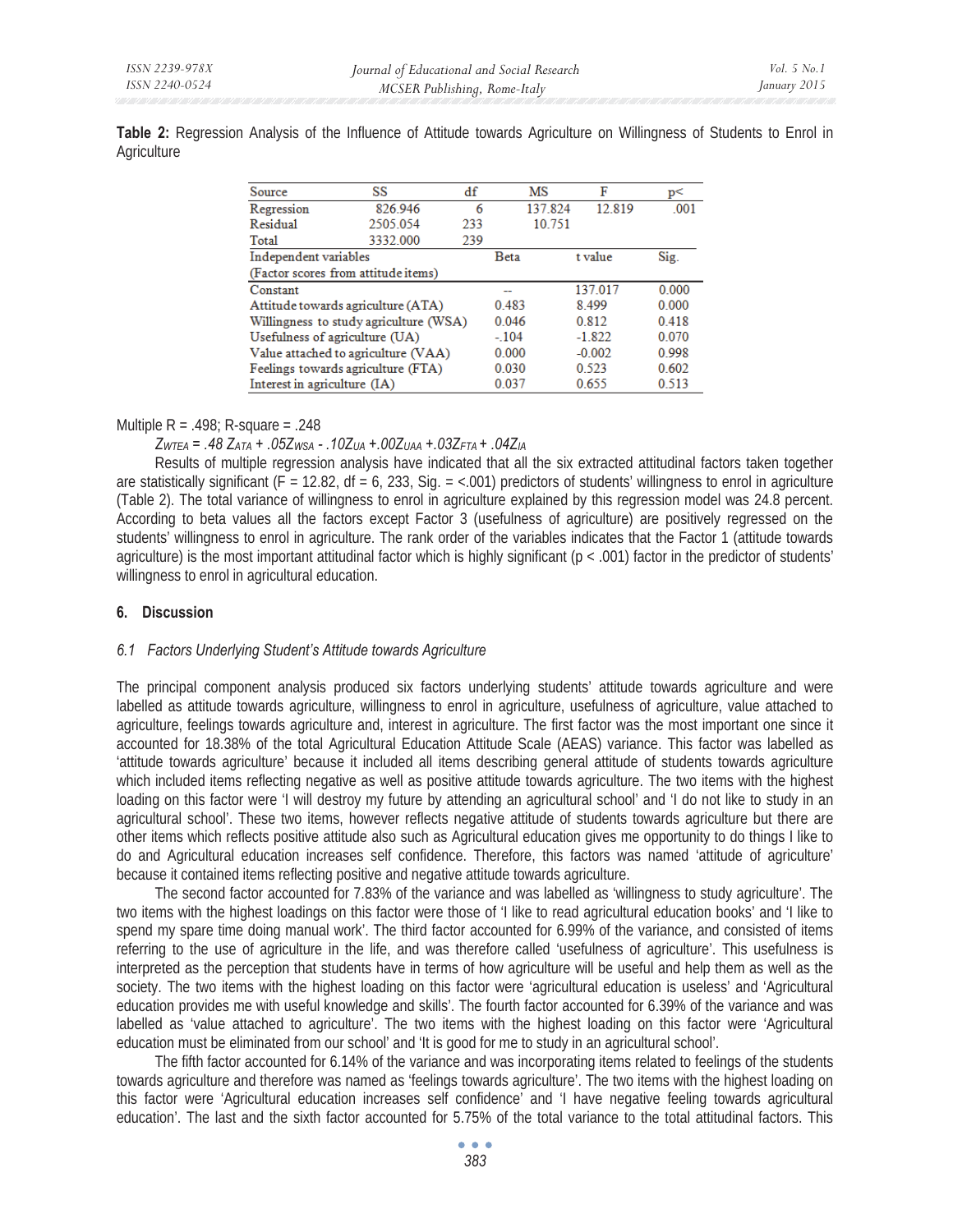factor was named 'interest in agriculture'. All the items loaded on this factor are also loaded significantly on factor 1 (attitude towards agriculture). Hence, this factor was named as interest in agriculture which is a component of attitude towards agriculture. These two items with highest loading on this factor were 'I like to read agricultural education books' and 'I feel happy when I discuss any topic about agriculture'.

However, the six factors identified have contributed a variability of 51.49% to the attitude of students. On the one hand, it indicates that these six factors are important in formation of the attitude of students. On the other hand, it also reflects that there are still some latent factors underlying students' attitude towards agriculture which contribute to the remaining 48.51% variance to the students' attitude towards agriculture. The underlying attitudinal factors were named comprising the words attitude, willingness, usefulness value, feelings and interest. These key words are also components of attitude which justify the tripartite theory of attitude as the theoretical framework of the study is based.

## *6.2 Prediction of Students' Willingness to Enrol in Agriculture*

Results of regression have clearly showed that one of the six of the attitudinal factors is significant predictor of students' willingness to enrol in agriculture. This factor, which attracted significant loadings from all the items (Table 1), could be said to constitute a common factor, which is the main attitudinal factor. These results are important and meaningful in the sense that the identified factors are significant predictors of students' behaviour to choose agriculture, in addition to their attitudes. Still, the multiple regression model of all the factors explained only 24.8 percent of the variance in students' attitude. This result indicates the importance of latent variables for explaining a large portion of students' attitude, which might make the prediction of human behaviour even more complex in actual situations, and this explains the weak relationship between attitudes and behaviour (Schwarz, 2001).

The significant relation between students' attitudes and their willingness to enrol in agriculture (behaviour) demonstrated by this study means that students' behaviour to choose or enrol in agricultural education is determined by their feeling about or attitude towards agriculture itself reflects higher attitude scores on the attitude continuum. This result is consistent with the overall conclusion, in the literature, that attitudes are assumed to be predictive of human behaviour (Summers, 1977). Social psychologists (Ajzen, 2002) have been enthusiastically motivated to provide empirical findings to support their presumptions of a strong theoretical relationship between attitudes and behaviour. Their motivation is simply based on the principle that an individual's attitude towards some object may be inferred from his or her behaviour towards the attitude object. Unfortunately, however, individuals' behaviour is influenced by many variables other than their attitude.

Ajzen and Fishbein (2000), in their review of the influence of attitudes on behaviour, indicated that initial reactions focused on the validity of the attitude measure, suggesting either that responses to standard attitude scales were contaminated by social desirability bias and hence failed to capture true attitudes, or that these measures provided an incomplete assessment of the attitude construct. They concluded that "variables in addition to attitude must be taken into consideration, suggesting that attitudes play a very limited role because they are important predictors of behaviour only for certain individuals and in certain situations" (p.182). Student's behaviour is also explained by other variables depending on the context of the situation. The results of logistic regression have confirmed and supported the conclusion in the literature that attitudes are not the only predictors of human behaviour.

It is true that human behaviour is complex and therefore very difficult to explain and predict. Investigators proposed that general attitudes can have a strong impact on behaviour, but that is to be expected only under certain conditions or for certain types of individuals (Ajzen & Fishbein, 2000). The conclusion from this discussion indicates that attitudes are only one part of the pool of factors that may influence behaviour, and even this influence is situationspecific. The complexity of predicting actual behaviour from attitudes is well established in the literature. Social psychologists' contention that attitudes should predict actual behaviour, is quite logical and consistent at the theoretical level, but at the measurement level the situation is different and the prediction is not straightforward. This indicates the interdependence between attitude theory and measurement of attitude. Valid and reliable measurement of attitudes provides insights into the theoretical model of the attitude-behaviour relationship.

## **7. Conclusion**

Factor analysis extracted six underlying factors accounted for 51.49 percent of the variance in the attitudes of students has toward agriculture. The Six attitudinal factors were named as (1) Attitude towards agriculture, (2) willingness to study agriculture, (3) Usefulness of agriculture, (4) Value attached to Agriculture, (5) Feelings towards agriculture, and (6)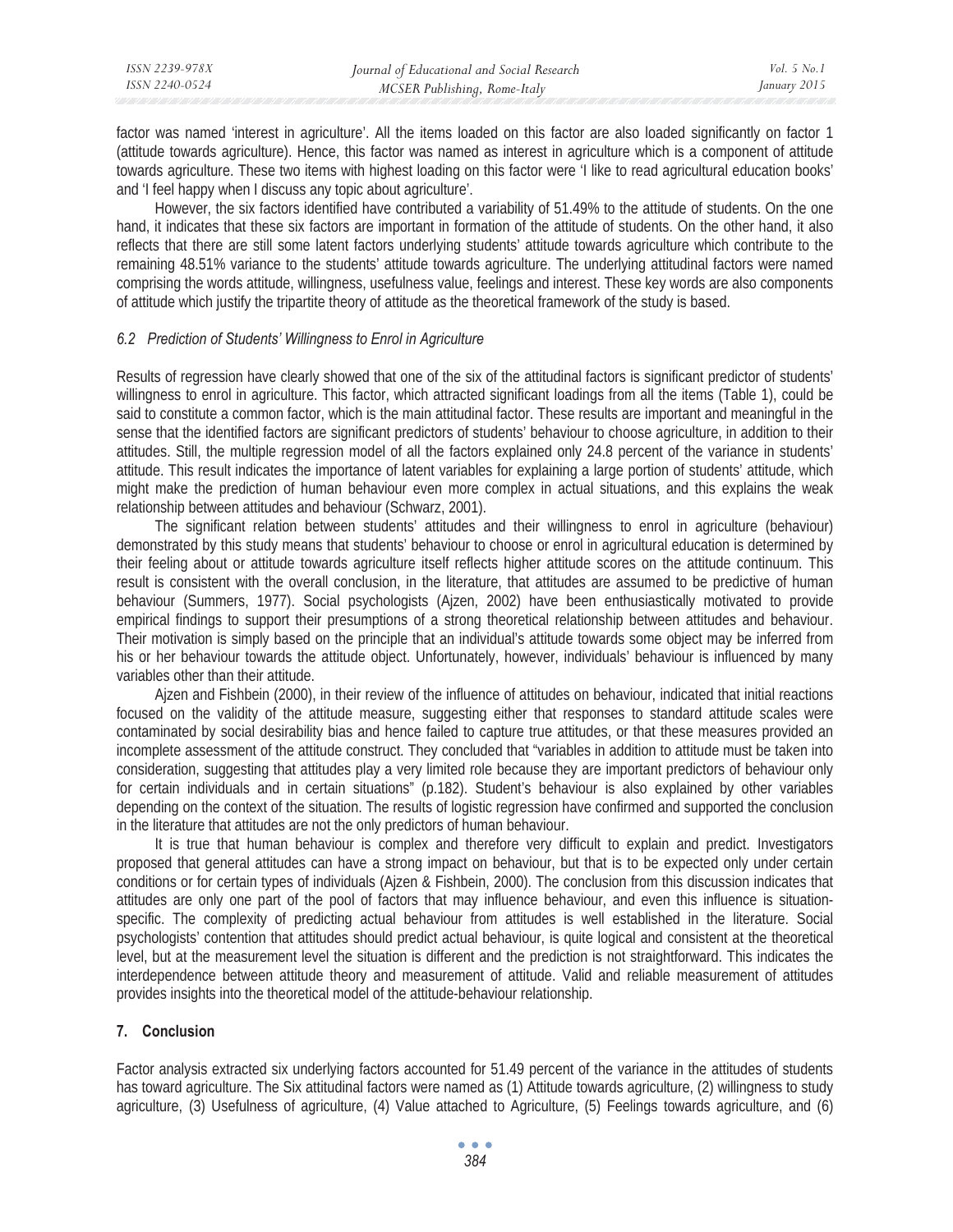Interest in agriculture. Based on the percent variance of the six identified attitudinal factors, it can also be concluded that there are still latent factors contributing to the remaining variance (48.51%) to the attitude. The six attitudinal factors underlying students' attitude towards agriculture are the components of repatriate theory of attitude which formed the theoretical framework of this study. Therefore, the finding of this study support the attitude theory adopted for this study.

Regression analysis has indicated that the extracted attitudinal factors are significant predictors of students' willingness to enrol in agriculture. Therefore, it is important to improve on the students attitude towards agriculture if the enrolment in agriculture to be improved in Botswana.

#### **8. Recommendations**

Improvement in human survival depends on the improvement in agriculture for successful accommodation of increasing population worldwide and therefore, agricultural education is important. The declining enrolment in the subject has been a barrier to improve education and skills in agriculture in Botswana. This problem cannot be tackled, unless the prevailing (negative) attitude of students' towards agriculture is reversed. There is a need to look into the factors contributing to the prevailing (negative) attitude towards agriculture and formulate effective policies to minimize such factors.

Professionals, especially teachers should encourage and motivate students by raising the awareness among students about careers and opportunities in agriculture sector. The government should put efforts to promote awareness on the importance of agriculture and career development in agriculture, not only among students but also parents, in order to change their current mindset and attitude towards agriculture. It is important that the community and especially the potential students should be make aware of the career development and employment opportunities, possibly by organising field trips, summer internships, road shows, broadcasting of audio and video programs, exhibitions or school visits by the agricultural agencies and circulation of brochures.

The Ministry of Education and school administrators should give full support and promote this subject rather than considering it as the least important subject in schools. Attractive financial packages and incentives can be offered to students who exemplify good academics and skills in the field of agriculture. Government may explore the possibility of making agriculture a compulsory subject for all the senior secondary students in Botswana which might help in creating interest in agriculture, increasing the willingness to enrol in the subject.

Similar research can be undertaken using mixed methods research design so as to have deep knowledge on the students' attitude towards agriculture and their willingness to enrol in agriculture Further investigation of unseen or latent factors accounting for additional variance in the students' attitudes towards agriculture needs to be undertaken.

#### **References**

Ajzen, I. (2001). Nature and operation of attitudes. *Annual Review of Psychology,* 52*,* 27–58.

- Ajzen, I., & Fishbein, M. (2000). Attitudes and the attitude–behaviour relation: Reasoned and automatic processes, In W. Stroebe & M. Hewstone (Eds.), *European Review of Social Psychology* (pp. 1–33). Chichester, England: John Wiley & Sons.
- Ary, D., Jacobs, L.C., & Razavieh, A. (1996). *Introduction to research education* (5th ed.). Fort Worth: Liarcourt Brace College Publishers.
- Babbie, E. (2007). *The practice of social research* (11<sup>th</sup> ed.). Singapore: Thomson Wadworth.
- Borg, W. R., *&* Gall, M. D. (1983). *Educational research: An introduction*. New York: Longman.
- Botswana Educational Council (2009). *BGCSE examination summary of results*. Gaborone: Government Printer.
- Cattell, R. B. (1966). The scree test for the number of factors. *Multivariate Behavioural Research*, 1, 245.
- Cronbach, L. (1951). Coefficient alpha and the internal structure of tests. *Psychometrica*, 16 (3), 297-334.
- Davis, J.A. (1971). *Elementary survey analysis*. Englewood Cliffs, NJ: Prentice-

Edwards, A.L. (1983). *Techniques of attitude scale construction*. New York: Irvington Publishers.

Edwards, A., & Kilpatrick, F. (1977). A technique for the construction of attitude scales. In G.F. Summers (Ed.), *Attitude measurement* (pp.214-221).London: Kershaw Publishing Company.

- Fabrigar L.R., MacDonald T.K., & Wegener D.T. (2005). The structure of attitudes. In D. Albarracin, B.T. Johnson, & M.P. Zanna (Eds.), *The handbook of attitudes* (pp.79-103). Mahwah, NJ: Lawrence Erlbaum Associates.
- Field, A. (2009). *Discovering statistics using SPSS* (3rd ed). Sage Publications: London.

Fishbein, M., & Ajzen, I. (1975). *Beliefs, attitude, intentions and behaviours readings*,MA: Addison-Wesley Publishing Company.

Foster, E., & Henson, W. (1992). MANRRS: The National Society for Minorities in Agriculture, National Resources and Related Science, 1986-92. *Agriculture and Human Values*, 9 (1), 79-81

Gorsuch, R. L. (1983). *Factor analysis.* (2nd ed.). Hillsdale, NJ: Lawrence Erlbaum.

Greenwald, A. G. (1989). Why attitudes are important: Defining attitude and attitude theory 20 years later. In A. R. Pratkanis, S. J., Breckler, & A. G. Greenwald (eds.), *Attitude structure and function* (pp.429-440). Hillsdale, NJ: Lawrence Erlbaum Associates.